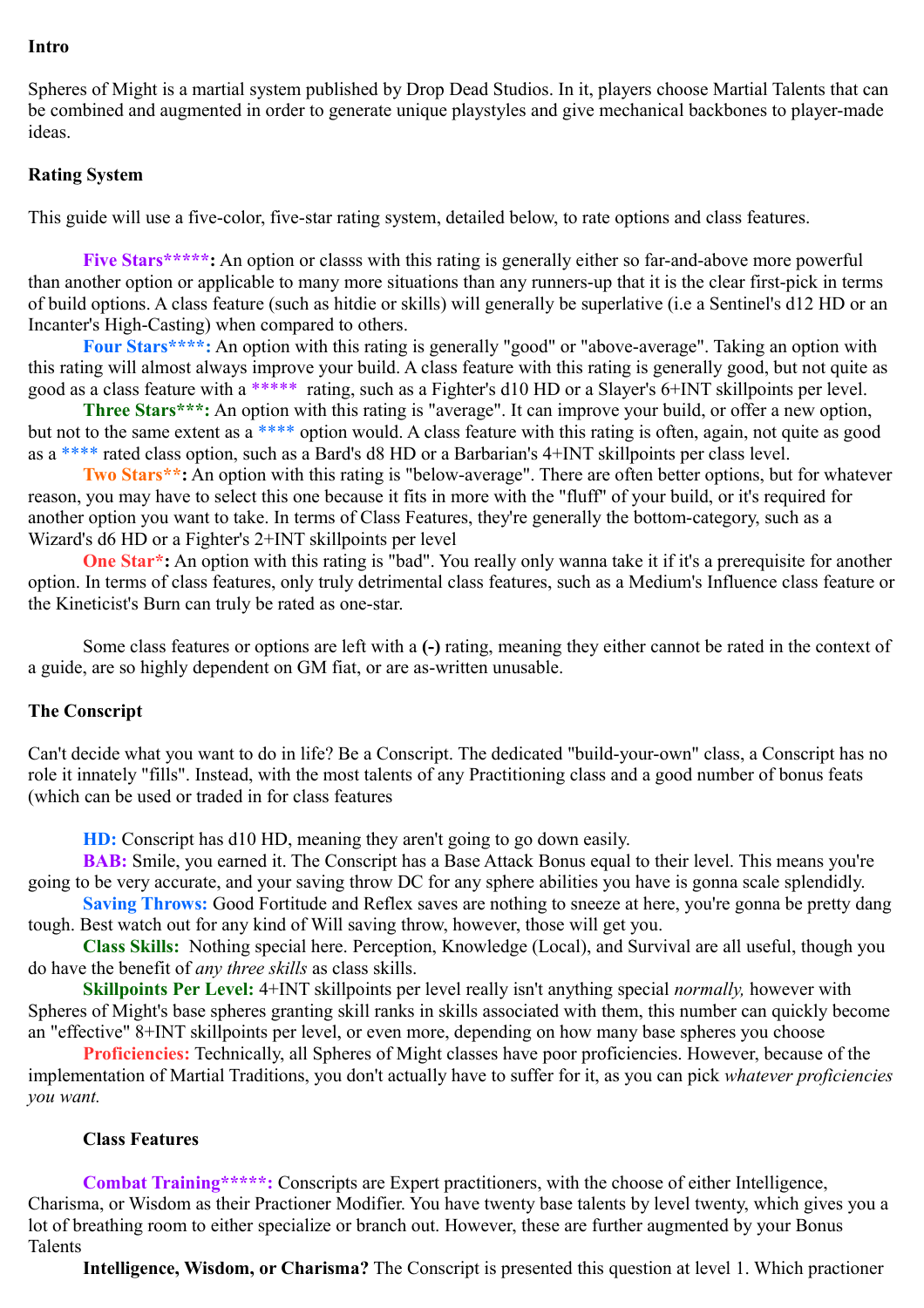modifier do they pick? In terms of immediate returns on investment, Intelligence increases skillpoints per level and a handful of important skills, Wisdom increases your Will save (your weak save!) and grants bonuses to Perception and Sense Motive. Charisma... increases your bonus for about 4 skills, and not much else. With a few dips and a handful of feats, however, Charisma can get very competitive.

**Bonus Talents\*\*\*\*:** In effect, you gain an additional ten Combat Talents over the course of twenty Conscript levels, for a grand total of 30 bonus talents before you even touch your Bonus Feats.

**Bonus Feats\*\*\*:** In addition to Expert progression and having ten extra combat talents, the Conscript *also*  gains Bonus Feats at the same rate as a Fighter does, one at first level, then one at  $2<sup>nd</sup>$  and every 2 levels thereafter, for a total of eleven at level 20. These can be traded out for other class features via **Combat Specializations**

**Combat Specializations(\* to \*\*\*\*\*):** An optional class feature, Combat Specializations enable the Conscript to trade out a number of their Bonus Feats in order to gain unique benefits that they normally wouldn't be able to get. You can trade Bonus Feats for Specialization Points as indicated on the table below. Some are worth the point cost, some... aren't. Some are

| Specialization Points | Lost Bonus Feats                             |
|-----------------------|----------------------------------------------|
|                       | 1, 10, 20                                    |
|                       | $\vert 1, 6, 10, 14, 20 \vert$               |
|                       | $\vert 1, 2, 6, 10, 14, 18, 20 \vert$        |
| $^{\circ}$ 4          | $\vert 1, 2, 6, 8, 10, 14, 16, 18, 20 \vert$ |
|                       | All bonus feats lost                         |

The following is a list of Conscript Specializations, their ratings, and their point cost.

**Armor Training\*\*\*:** For the cost of one Specialization Point, you can gain access to a Fighter's Armor Training class feature.

**Banner\*\*\*:** 1-point. The bonuses given are small and situational, but since you count as your own ally, you get the bonuses as well. It's worth the cost of 1 specialization point.

**Conscript Weapon Training\*\*\*/\*\*\*\*/\*\*\*\*\*:** 2-points. This is essentially the Fighter's Weapon Training class feature, albeit delayed by one level. A solid boost to attack and damage rolls. With Advanced Weapon Training options, you're even better off, as you have additional special abilities you can get. Combining this with the Martial Flexibility Specialization enables your Conscript to dip into the territory of an Iron Caster even better than the Fighter can.

**Coordinated Combatant\*\*\*:** 2-points This refunds you a pair of feats in the form of Teamwork Feats, but the main meat of this is the fact that you gain the benefits of the Solo Tactics Inquisitor class feature!

**Dual Identity\*:** 2-points. This class feature is highly situational. In a campaign that requires it, like an intrigue campaign, it's good. In nearly every other one... it's not. However, for the cost of two Specialization points, it's competing with Weapon Training, Martial Flexibility, Solo Tactics, or a Mount. Simply having a second identity doesn't make it worth the point cost.

**Evasion\*\*\*:** 1-point. With a good Reflex save, it's highly likely you'll be succeeding on them. This can reduce the damage you take by a fair margin. At 10<sup>th</sup> level it even upgrade to Improved Evasion, further reducing the amount of damage you take!

**Fast Movement\*\*:** 2-points. Moving faster is nice, albeit you don't gain this benefit in heavy armor. Being able to move a fair distance even in a breastplate is acceptable, and it upgrades further and further. Some Athletics sphere talents rely on your base movement speed, and being able to move fast is great for them... but like Dual Identity, this is an ability that competes with Martial Flexibility and Weapon Training.

**Favored Enemy\*\*:** 2-points. You gain the Ranger's Favored Enemy class feature. It increments more slowly than the Ranger's Favored Enemy feature does, but you can stack it with either Studied Target or Weapon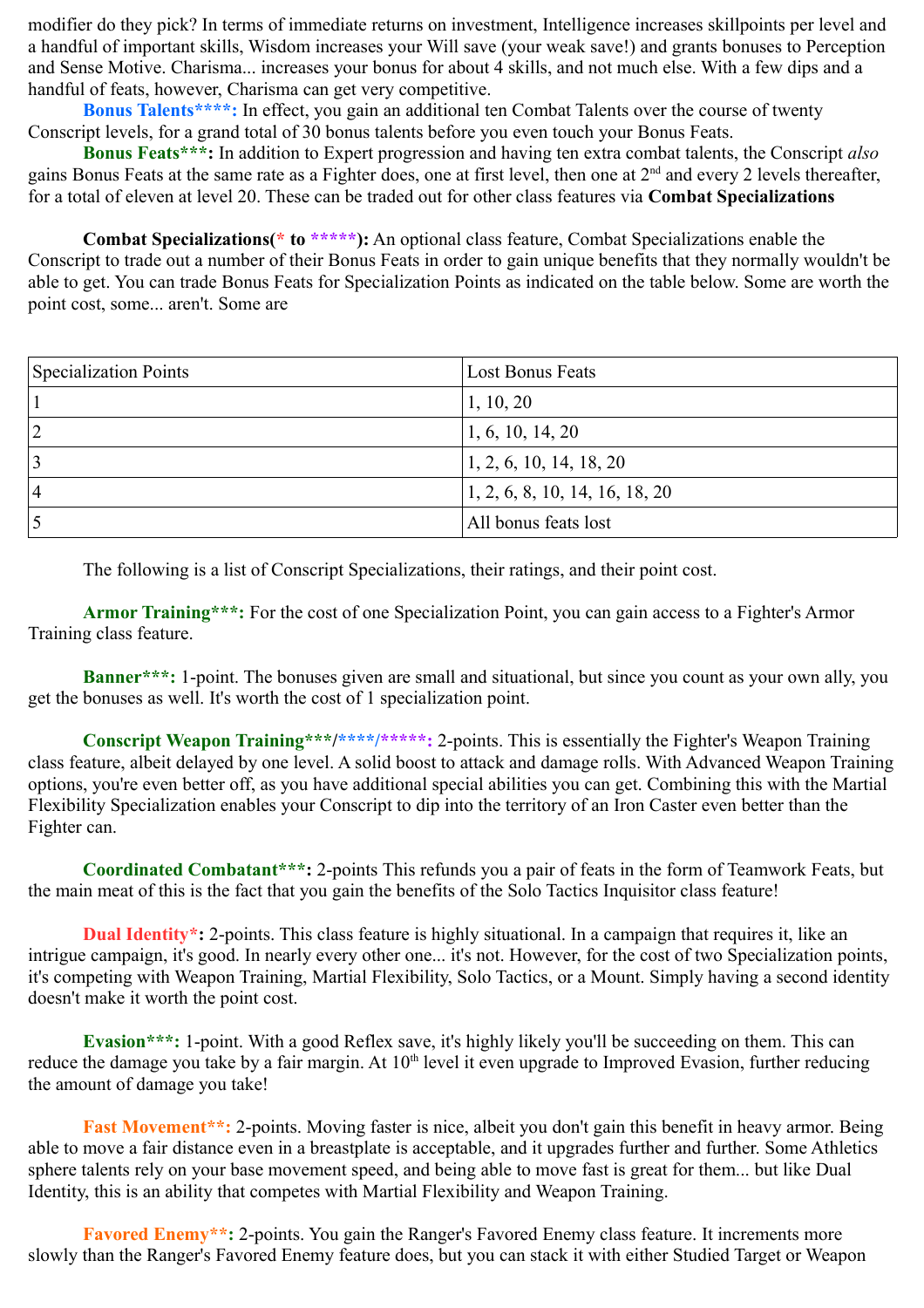Training to get even higher bonuses. Works best if you talk with your GM about what you'll be facing later in the campaign.

**Favored Terrain\*\*:** 1-point. You gain the Ranger's Favored Terrain calss feature. Again, a highly situational class feature, but granted that it only costs one point, this can be forgiven. It's definitely not as competitive as Maneuver Training, Gear Training, or Indomitable Will, however.

**Finesse Training\*\*\*:** 2-points. You gain Finesse Fighting as a bonus talent. At 4<sup>th</sup> level, you can select one weapon you can use with Finesse Fighting, and use your Dexterity rather than your Strength modifier to determine your damage. In effect, it's the Unchained Rogue's Dex-To-Damage class feature. This can help consolidate your ability scores and defenses more effectively.

**Gear Training\*\*\*:** 1-point. You gain proficiency with all martial weapons, medium armor, and shields. At 6 th, this upgrades to heavy armor and tower shields. If you aren't willing to spend the martial tradition for proficiency with equipment, and you've already spent 4 specialization points, Gear Training isn't a bad way to go.

**Indomitable Will\*\*\*\*\*:** 1-point. Absolutely amazing. A Wisdom-based Conscript with this, Evasion, and Resolve will be nigh-impenetrable when it comes to saving throws. For only 1 Specialization point, you've got all good saving throws.

**Inspiration\*\*\*:** 1-point. Inspiration is good on an Investigator. For an Intelligence-based Conscript, it's fairly good. You don't gain any free uses of it, which is unfortunate. It's not over-costed because of that.

**Maneuver Training\*\*\*\*:** 1-point. Manever Training is normally not a very good class feature... but in Spheres of Might, when a number of spheres demand you make Combat Maneuver checks to use them, and offer much better benefits for performing them, it might just be worth it to pick this up. For only 1 point, though, it's not at all expensive.

**Martial Flexibility\*\*\*\*\*:** 2-points. Just exceptional. You gain a slightly-delayed form of the Brawler's Martial Flexibility. Just remember, Extra Combat Training is a Combat Feat, and it grants you one extra Combat Talent

**Mount\*:** 2-points. Mounts are fairly good, especially with Beastmastery sphere enabling the Conscript to get a fair number of new abilities for them. However... it's cheaper to just spend your talents on gaining Beastmastery Sphere, getting an Animal Companion, getting it scaling up to your full character level. Two specialization points are equal to 5 bonus feats/5 combat talents. It's only 3 talents to gain the Beastmastery Sphere, then taking the Animal Companion talent twice to get a fully-scaling Animal Companion/mount.

**Resolve\*\*\*\*:** 1-point You gain Resolve, lifted directly off of the Samurai's list of class features. Being able to suppress negative conditions, (Determined), reroll saving throws (Resolute), or even just avoid biting the dust (Unstoppable) is pretty valuable and a huge boost to survivability. This one is an absolute steal and can round out other specializations too.

**Sneak Attack\*\*\*:** 2-points. Your Sneak Attack scales at the same rate as a Slayer's. A Conscript can get a fair amount of use out of this via the number of abilities that render an opponent flat-footed or without their Dexterity modifier to AC. It's not directly as synergistic as some other abilities, however.

**Sphere Specialization(-):** 3-points. You gain a bonus sphere, +1 Base Attack Bonus for determining the effects and abilities of that sphere, and a set of three abilities at  $3<sup>rd</sup>$ ,  $8<sup>th</sup>$ , and  $20<sup>th</sup>$  level. If you trade in half the bonus talents you gain from Conscript levels, you can even get another Sphere specialization, albeit you delay the bonus sphere and base attack bonus to  $2<sup>nd</sup>$  level and the first two abilities to  $4<sup>th</sup>$  and  $9<sup>th</sup>$  level.

**Studied Target\*\*\*:** You gain Studied Target, as the Slayer class feature. It scales slower than the Slayer's does, but the bonus it grants also applies to any Saving Throw DC of a sphere talent you use.

# **Sphere Specializations**

Note: In this guide, sphere specializations purchased via Specialization points are called "Primary"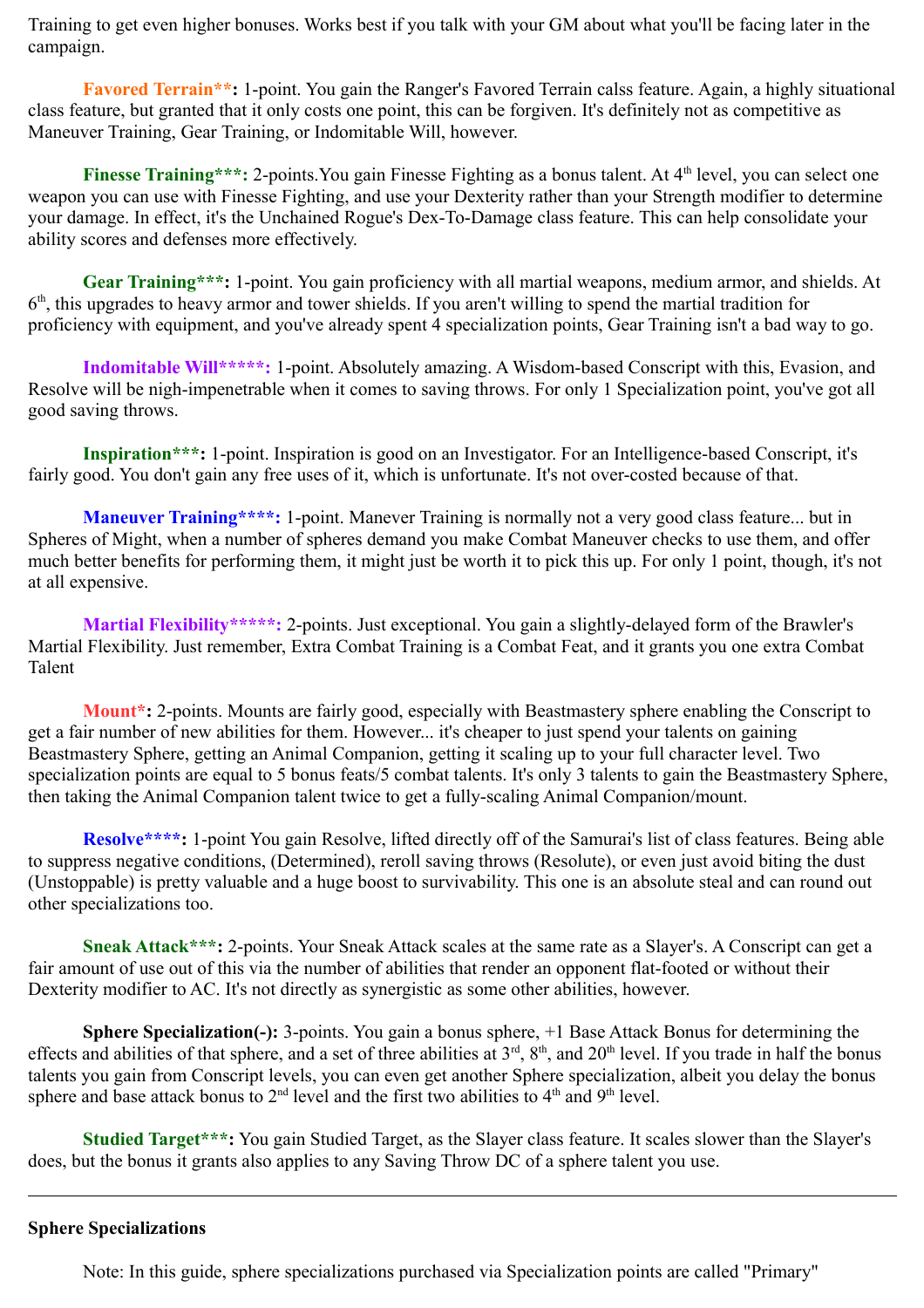# Alchemy

**Chemical Specialization\*\*\*:** This lets you do three things. One, it lets you decide which square an alchemical weapon lands in. Two, it lets you grant more temporary HP to allies. Three, it lets you make antivenoms for any poisons you make. The first is a nice insurance policy for bunched up enemies. The second is a nice ribbon that makes your beneficial alchemical items a fair bit more valuable. Three is a highly situational class feature, but if you accidentally get an ally caught in the area of one of your poisons, you can at least give them a bandaid. This ability is not exceptionally powerful but it isn't completely worthless.

**Masterful Chemistry\*\*\*\*:** You get twice as much formulae and poisons to play with. Absolutely golden, and lets you spam a bunch of alchemical weapons harder than you ever thought possible.

**Master Alchemist\*\*:** For a 20th-level "Capstone", you might want to look elsewhere. Apart from the ability to double splash radius for alchemical weapons, being able to apply poison as a free action and having each dose last one additional attack is... really quite underwheling.

**Verdict\*\*\*:** It's worth the investment, either as a Primary for someone wanting to go all-in on alchemy or as a Secondary if you already picked a Primary.

### Athletics

**Expert Climber\*\*\*:** The free Climb speed is a nice ribbon at 3<sup>rd</sup> or 4<sup>th</sup> level. What you really want is that "combined movement". This means all your movement speeds are technically "equal" in terms of movement per round. If you can somehow abuse the rules such that you have an obscenely fast land speed, you can translate that land speed to climb speed even if you only move about ten feet before beginning to climb. Get yourself a racial Climb, Fly, or Swim speed and you're golden.

**Uncanny Swimmer\*:** Underwhelming at most. It's essentially Expert Climber but it applies to your Swim speed instead. You may be able to abuse this in some kind of mountain-swamp area if you don't have a fly speed. Otherwise, it's situational as most Swim speeds go.

**Athletic Paragon\*\*\*:** For a 20th-level Capstone... it's okay. Getting +10 movement speed is a paltry ability at 20<sup>th</sup> level, but the Competence Bonus to saves (rather rare, that!) equal to your Practitioner Modifier is very much appreciated, especially at  $20<sup>th</sup>$ ... though most classes get this kind of bonus much, much earlier. By the time you reach 20<sup>th</sup> level you're probably already gonna have some way to ignore age penalties... if you ever *accrue* them in the first place.

**Verdict\*\*:** Despite having a very powerful movement multiplier in Expert Climber, Uncanny Swimmer is a a disappointment and Athletic Paragon's status as a capstone is dubious. Athletics is good as a Secondary pick. As a Primary, it's dubious.

#### Barrage

**Always Ready\*\*\*:** A bonus to Initiative and the first damage roll you make. Initiative is very, very handy to have. The Quick Draw-lite ability is a fancy ribbon, but if you're expecting combat you should have your ranged weapon drawn already.

**Startling Barrage\*\*\*:** Your Barrage can render enemies Flat-footed. However, you get the best value out of this ability if you can render an enemy unaware of your presence.

**Barrage Beast\*\*\*\*:** This is an obscene damage boost at 20<sup>th</sup> level, as Barrage Sphere enables you to make a ludicrous number of attacks. Combined with Startling Barrage and the Sneak Attack combat specialization, you end up vomiting damage out of every orifice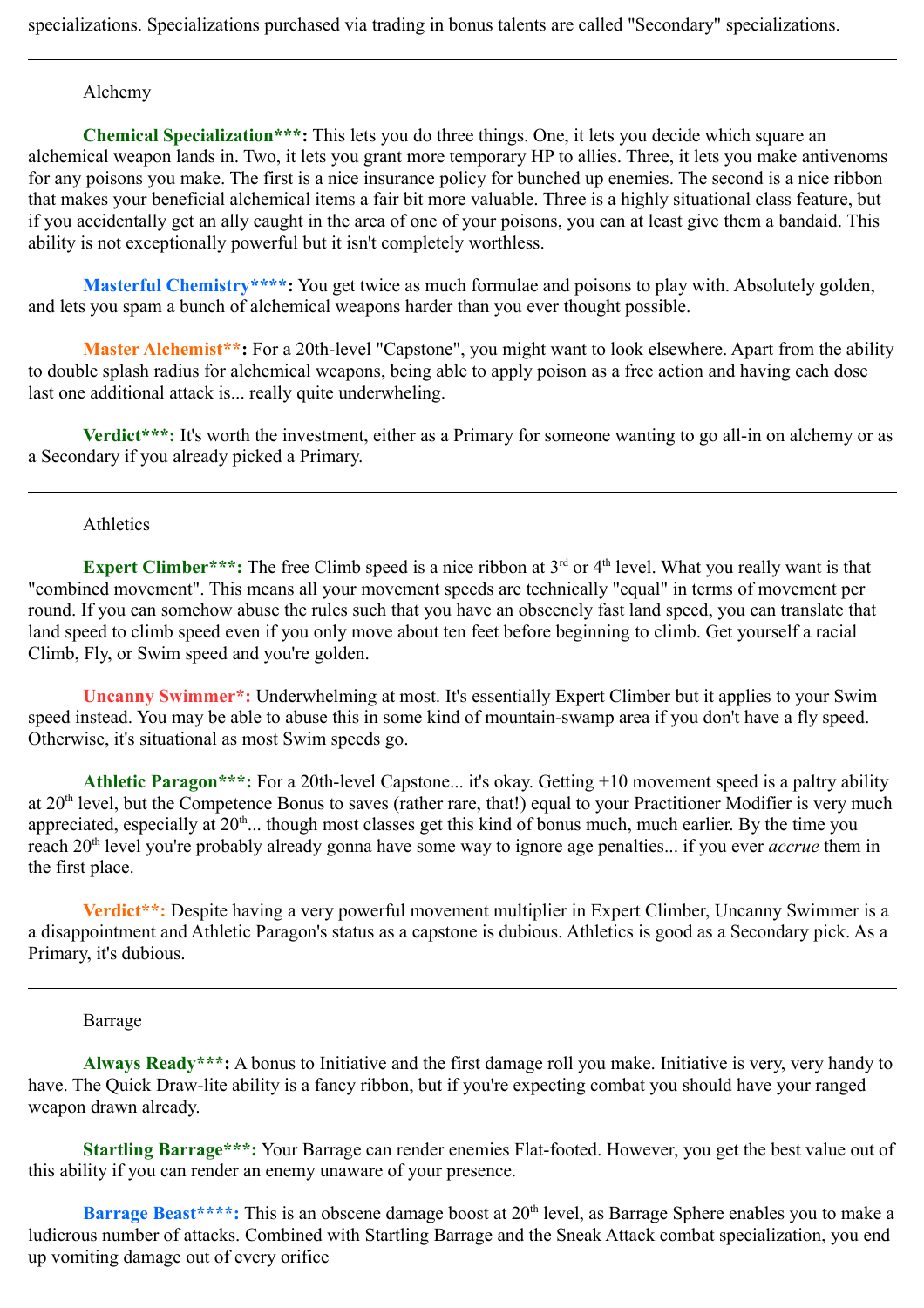**Verdict\*\*\*:** You can comfortably take Barrage as either your Primary or Secondary Specialization. Always Ready and Startling Barrage synergize nicely with the Scout sphere if you're trying to goof off with stealth in combat.

#### Barroom

**Broken Creativity\*\*:** You get a decent damage bonus and can use *whatever* damage type you want with an improvised weapon. Ergo, DR/Bludgeoning or DR/Slashing or DR/Piercing is no issue to you. Getting +1/3rd your level to damage is icing on the cake. It isn't a very *big* cake, though.

Lasting Drunkenness<sup>\*\*\*\*</sup>: Being able to essentially *never* not be drunk in combat is a godsend for your action economy. Take talents that give you benefits while drunk but don't require expending it, and you're good. The nifty bonus to AC and Reflex saves is pleasant, too.

**Eternal Drunk\*\*\*\*\*:** Your improvised weapons are now far, far larger for the purpose of dealing damage. You now no longer need to sacrifice a portion of your action economy in order to be considered drunk

**Verdict\*\*\*:** Lasting Drunkenness is too good an ability to delay, and Improvised weapons can suffer from damage type problems. Take Barrom as a primary specialization so you can alleviate these issues.

### Beastmastery

**Companion Creature\*\*\*\*:** You get an animal companion at 3<sup>rd</sup> or 4<sup>th</sup> level. Animal companions are even better in Spheres of Might, as the Beastmastery sphere gives a lot of fun goodies for anybody wanting to goof off with their animal buddy.

**Nature's Friend\*\*\*:** It makes animals more friendly, and then gives you a starting bonus of +4 to handy skill checks (scaling up to  $+10$ ) that you need when taming animals or moving them around.

**Beast Master\*\*\*\*\*:** Now all your animal buddies are even MORE badass. This is worthy of being called a 20th-level capstone ability. Pick whichever option fits you better- either the one for a Mount or one for a flank buddy, then go to town.

**Verdict\*\*\*** to \*\*\*\*: As a primary specialization, it's competent. It enables you to do a lot of fun stuff. As a secondary, it's actually even better- delaying your abilities by one level slows you down, but you spend 5 bonus talents in order to receive 1 bonus talent back, the value of 3 beastmastery talents, an ability that is worth at least 1 talent in the Beastmastery sphere, and a monstrously good capstone.

#### Berserker

**Iron Rage\*\*\*\*:** Taking an AC penalty in order to gain bonus DR/- is really quite worth it. The extra temporary HP you get can be extended via the DR/- bonus you get, which scales to a pleasant DR 5/- at level 20.

**Steel Rage\*:** Yawn. An extra 1/2 Conscript level to temporary HP? It's not great. Really, it's not, as you don't even have the benefits of the Guardian sphere abilities

**Adamantine Rage\*\*\*\*\*:** A ludicrously good capstone. -2 to AC is child's play at level 20. Counting *all creatures* as battered makes your Berserker talents ludicrously good. Stack stuff on from other spheres that relies on hitting Battered enemies and you're golden.

**Verdict\*\*:** So why am I giving the Berserk specialization such a low rating? Well... Either way you go, you have to deal with the atrociousness that is the Steel Rage ability. Even if Iron Rage grants a hefty amount of DR/ and Adamantine Rage turns you into a combat monster, you have that stinker in the middle. As a Primary, it's decent. As a Secondary (for Guardian sphere, perhaps), you get it cheaper.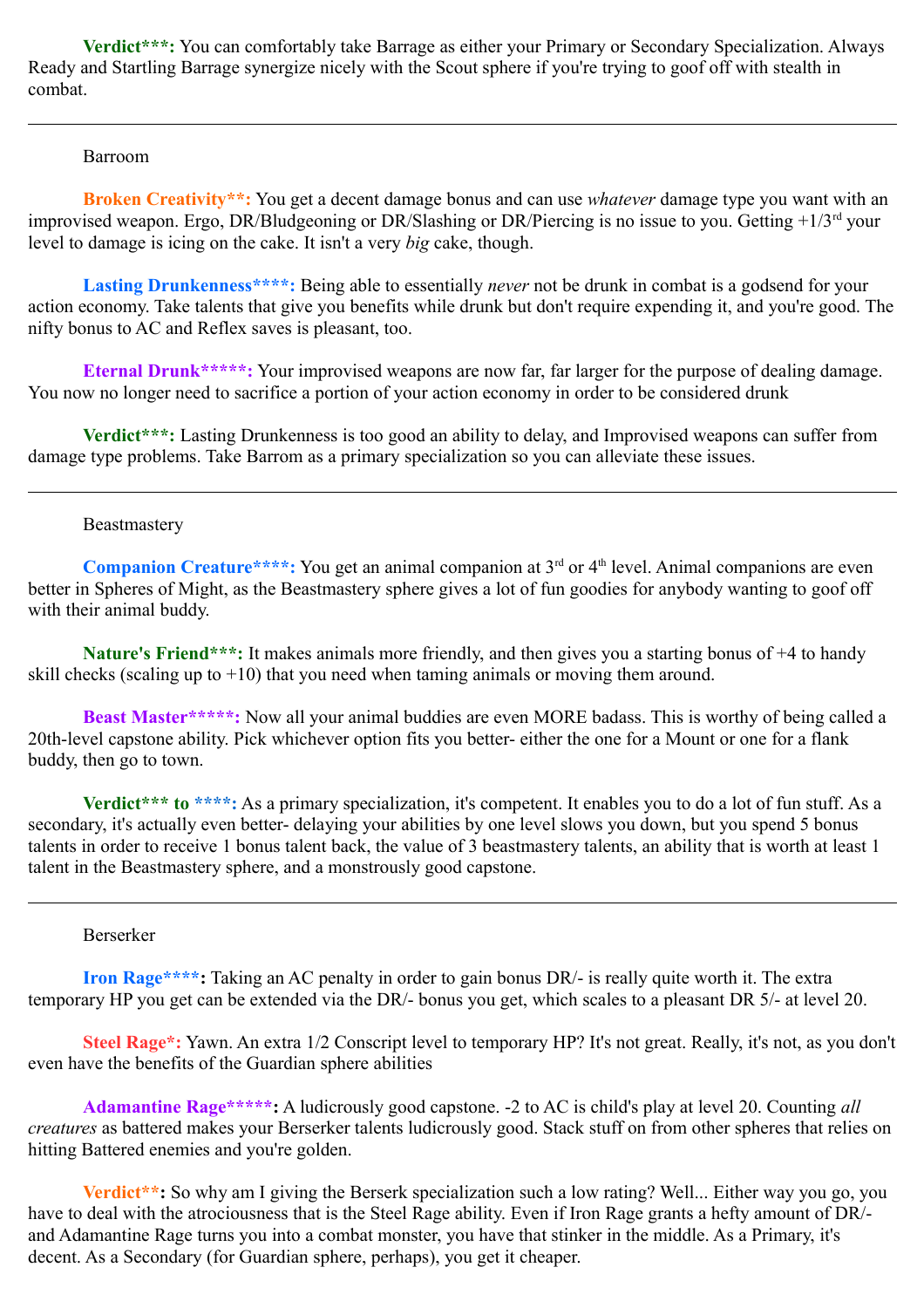### Brute

**Mighty Flex\*\*\*:** For what it's worth, this ability has great synergy with the Wrestling sphere. Being able to move a target around initially with a bull rush then grapple them to lock them down is a fairly good ability- and this saves your action economy tenfold.

**Never Outmatched\*\*\*\*\*:** One of those abilities that is absolutely *vital.* You now have far better chances when it comes to using combat maneuvers on enemies that are bigger than you.

**Giant Physique\*\*:** A +4 bonus to CMD/CMB at level 20 isn't all that impressive. The secondary aspect also isn't that great- if you're wanting to land critical hits, you probably already have a Keen weapon. However, the secondary aspect of this ability has no clause that states that it doesn't stack with any similar effect... meaning it may well *stack* with Keen. The chances of this being allowed at a table are slim to none, however: if you try it, you may even get the book thrown at your head.

**Verdict\*\*\*:** With an underwhelming Capstone, Brute specialization ends up better off taken as a secondary specialization to go alongside Wrestling or Open Hand sphere.

### Boxing

**Raw Knuckled\*\*\*:** A solid damage boost when you use a counter punch. Nothing exceptional, and while progressing in odd increments with Boxing sphere's natural Counter Punch damage, you do end up with a total of +20 damage at conscript level 20.

**Lights Out\*\*\*\*:** Concealment isn't something you just *get* in Spheres of Might. Being able to reliably get (Ex) Concealment is a godsend for your durability. It only lasts one round, but considering how short combat can get in Pathfinder, one round can make the difference. At  $16<sup>th</sup>$ , this effect becomes total concealment, though it loses some luster when opponents may have the feats and abilities necessary to bypass the penalties from Concealment.

**Impossible Preparation\*\*\*:** This feels like an ability more appropriate for the Guardian sphere, honestly. While you have your counter punch readied, you can only be moved if you want to be moved. As well, you roll twice on Will saving throws. Not exceptionally flashy but it does the job.

**Verdict\*\*\*:** Boxing has abilities that are barebones and to the point. Boxing Specialization works as both a Primary and a Secondary specialization, depending on your needs.

# Dual Wielding

**Perfect Ambidexterity\*\*:** One of the main problems with TWFing is the fact you take a penalty in order to make extra attacks. Well, no longer! A 3rd-level Conscript with this ability effectively halves their TWFing penalties (if using a pair of light weapons or a light and one-handed weapon). It gets better when combined with Mercurial Flow- as then your penalties when using light weapons to TWF is reduced to *nothing,* and TWFing with one-handed weapons is done at a -1 penalty instead! It's... there's not much else? Even if those are good abilities, there's nothing much *here.*

**Rending Strikes\*\*\*:** You gain Two-Weapon Rend as a bonus feat, and you gain the additional ability of sickening a target when you roll maximum Rend damage. Best combined with Mercurial Flow- your damage will skyrocket! But that's all you're doing here, lots of damage with a small chance for a debuff.

**Eviscerate\*\*\*\*\*:** A crit-fisher's wet dream. Take a weapon with a X4 critical multiplier and use the Perfect Set-up talent- congratulations, have fun deleting *everything.*

**Verdict\*\*:** Eviscerate being so ridiculously ripe for abuse can't save Dual Wield sphere. Just bite the -1 penalty to attack when TWFing and pass on this one, you can spend your points on Conscript Weapon Training or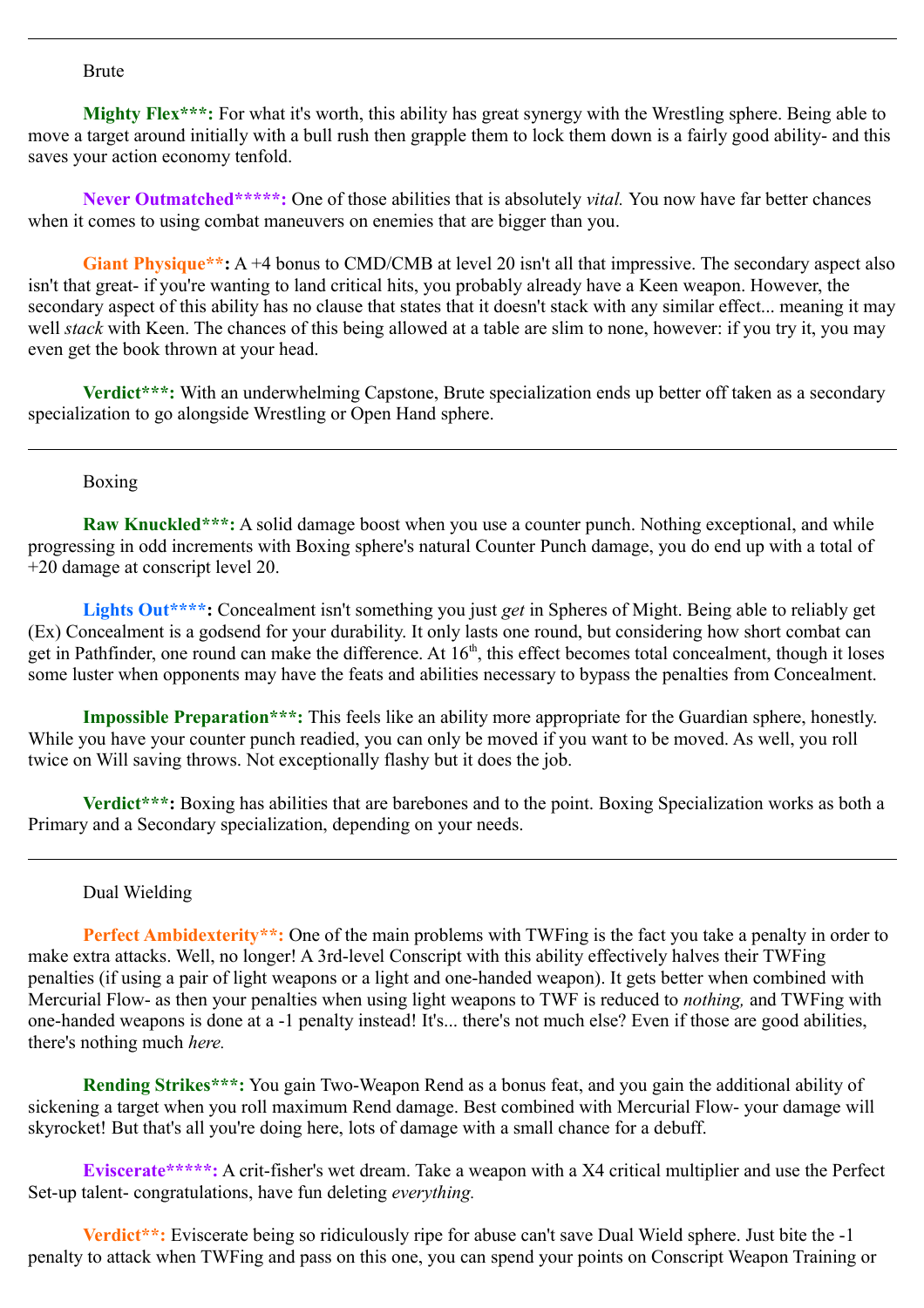### Duelist

**Death By A Thousand Cuts\*\*\*\*\*:** An initially underwhelming, but surprisingly potent ability- once you realize that this can affect nearly EVERYTHING you strike. If you can get at least 3 attacks in one round that all deal bleed damage (Open Hand w/ Savage Combatant drawback + Dual Wield sphere, and some way to get an extra attack?) you can be knocking out one enemy a round and forcing countless amounts of saves. Figure out some way to stack Bleed damage up and you can knock enemies out left and right.

**Blooded Riposte\*** to \*\***:** Compared to what your Death By A Thousand Cuts ability can do, Blooded Riposte is poor. You can't even make the Disarm attempt *preemptively,* which is the whole point of Parrying and Riposting! Instead you have to take damage in order to get a disarm attempt off on an enemy. At the least, you can combine it with the Finger Cutter Duelist talent so that you can proc Death By A Thousand Cuts more often.

**Exsanguinating Strikes\*\*\*\*\*:** Multiply the amount of bleed damage you do by 3.5. In effect, that's the *average* amount of bleed damage you'll be doing, which at level 20 (when you gain this capstone) becomes something like 6d6 extra bleed damage on each attack. You also ignore immunity to bleed... which *should* mean your Death By A Thousand Cuts can now proc on enemies it normally wouldn't be able to.

**Verdict\*\*\*\*:** Only let down by Blooded Riposte being kind of an underwhelming ability, Death By A Thousand Cuts is a powerful ability that will see use in nearly any campaign. Exsanguinating Strikes is suitable for a capstone power. I'd recommend taking it as a Primary just so you can get Death By A Thousand Cuts earlier. It's *that good.*

### Equipment

**Well Equipped\*:** An extremely inoffensive +1 to attack and damage rolls, that then becomes an exceptionally inoffensive +2 to attack and damage rolls. It's boring, and there are bigger bonuses you can get elsewhere.

**Guarding Gear\*\*\*\*:** Being able to add your Practioner modifier to your CMD is a godsend in Spheres of Might, as many abilities call for CMB rolls, and it even incentivizes boosting your Practioner modiier a whole bunch.

**Well Studied\*\*\*\*\*:** 5e-style advantage on critical confirmation rolls, and free Heavy Fortification? Don't mind if I do- you become a powerhouse of damage AND bastion of defense with these abilities in play.

**Verdict\*\*\*:** Being that Well Equipped is an extreme let-down of an ability, you have to wait until nearly  $8<sup>th</sup>$ level to get your first good defensive ability. It only picks up again at  $20<sup>th</sup>$  level, when you gain your "Capstone". which is comparable to a Fighter's Armor and Weapon Mastery, at the very least. But even if those two abilities are so good, they can't make up for the sheer *inoffensive mediocrity* of Well Equipped.

Fencing

**Subtlety\*:** Bluff as a class skill (you were already going to take it as one if you wanted to use Fencing) and a bonus to Bluff checks that's outdone by the Skill Focus feat.

**Agile Defense\*:** Objectively, worse than Boxing sphere's Lights Out ability. Even if you can activate this ability at any time,  $+2$  to AC is a pitiful amount even at  $8<sup>th</sup>$  level.

**Shadowed Defense\*:** OBJECTIVELY WORSE THAN THE BOXING SPHERE'S LIGHTS OUT ABILITY. Holy hell if I had a color worse than red I'd hand it to this one- this is a major, MAJOR stinker.

**Verdict\*:** Fencing sphere itself is extremely good. Fencing specialization is *bad.* You can get skill bonuses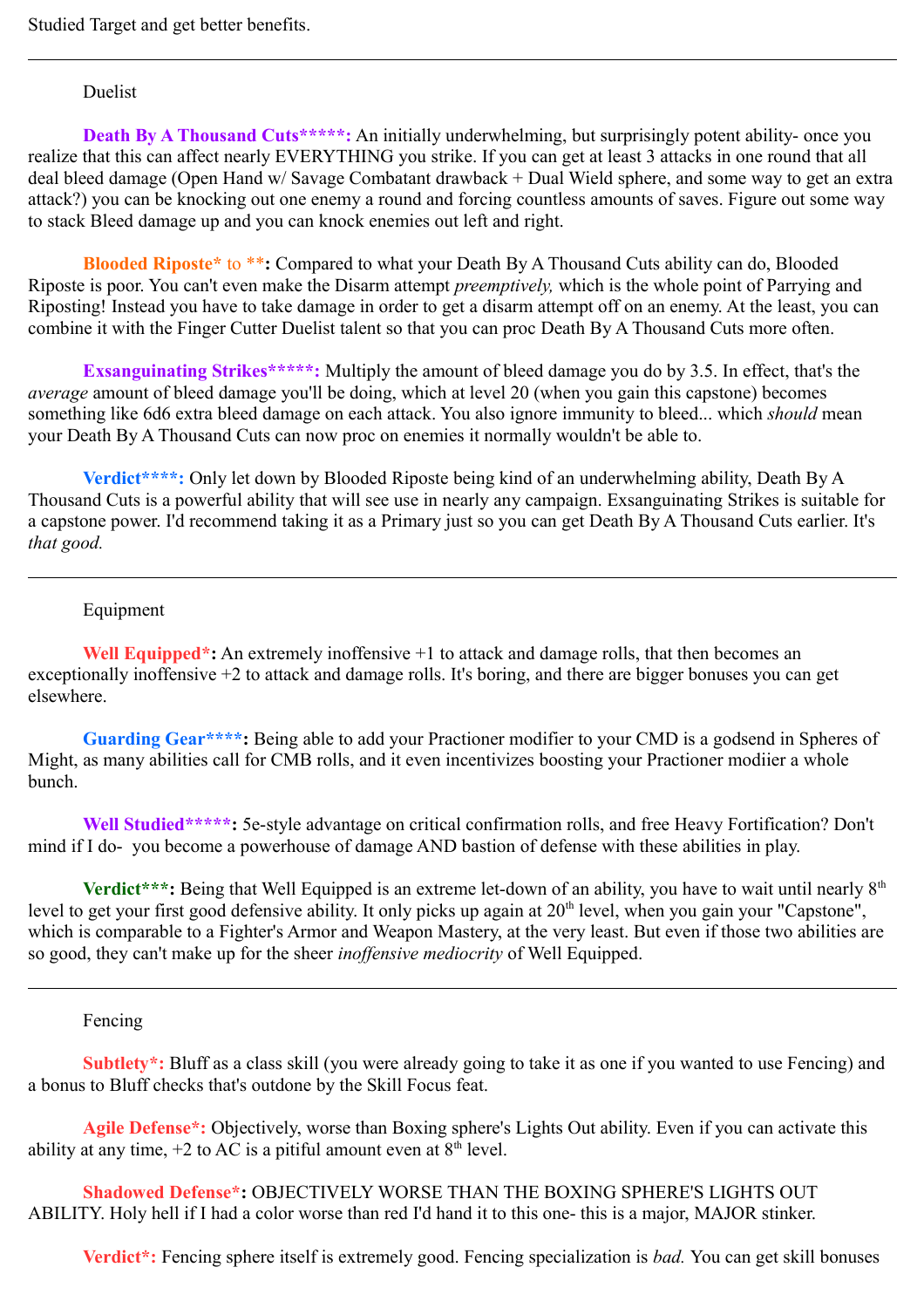### Gladiator

Armed Intimidator\*\*\*: Intimidate is easy to cheese, but there are few, if any, enhancement bonuses to skills. Adding your weapon's enhancement bonus is aces, if not all that exciting.

**Celebrity Combatant\* to \*\*\*\*:** Personally, I'm not big on Performance Combat. This ability brings those rules kicking and screaming into most normal combats. What it mostly boils down to is: make a special d20 check as a swift action (or free action in some cases), if it's succesful, you gain a small bonus, and you can grant yourselfs either a +1 or +2 on attack rolls, Combat Maneuver checks, ability and skill checks, and saving throws... or do the opposite and enforce a *debuff* on yourself. There *are* some good Performance combat feats, but you have to build towards them, and until you get to  $8<sup>th</sup>$  level they're going to be dead weight on your build.

**Gladiatorial Weapon Master\*\*\*:** This is a little weaker than the Fighter's Weapon Mastery capstone (no crit multiplier increase, unfortunately), save that instead of a Fighter weapon group, it applies to the "imaginary" weapon group of Performance weapons and weapons from the Gladiator Training talent. If you didn't already, you get the effect of Improved Critical, but by level 20 you should already either have it or the Keen weapon property

**Verdict\*\*** to \*\*\*\*: Not a particularly exciting specialization, and it drags in a whole new rule set with the 8<sup>th</sup> level ability. The 20<sup>th</sup> level "Capstone" is mimicked by feats you can get earlier and items that should be cheap as dirt at that level. Take it as a Secondary specialization if you're really intent on using Performance Combat feats

### Guardian

**Increased Toughness\*\*:** This is Toughness as a bonus feat. At low levels, this ability can be useful, and stack with the actual Toughness feat, but as you go on hitpoints get less and less important.

**Increased Defense\*\*:** This effect is equivalent to taking the Greater Delayed Damage once. It stacks with that. On its own its rather poor, but in combination with the Cold Iron Call and Durable talents, you can delay a *lot*  of stuff to the end of your turn.

**Calculated Resistance\*\*\*\*:** Multiplies the amount of time you can delay stuff up to half a minute. For what it's worth, it's strong. With the amount of extraordinary abilities, spells, and other effects flying around at this level, surviving it is paramount.

**Verdict\*\*:** Not all that great. Combine it with Berserker in order to maximize your durability- but if you don't have the talents or the inclination for it, it's not worth the time.

### Lancer

**Impaling Adept\*\*:** Accuracy is everything. A -2 penalty at level 3 (on top of any other penalties you may take, such as for Power Attack) can hurt. It hurts less with this ability... albeit, it's just a penalty *reduction,* not a new ability, and a -2 penalty isn't much in the grand scheme of things.

**Impaling Professional\*\*\*\*\*:** This is what you're here for. Not being able to take a Swift action is an absolute death sentence of some classes (Swashbucklers, Warpriests, Paladins, Maguses, almost all spellcasters). At level 8, it's early enough that you can get lots of good mileage out of it.

**Impaling Monster\*\*\*\*\*:** Positively *monstrous.* Impaling on any attack you make in a round (via Dual Wield or Barrage) and preventing your opponent from using their move action *or* swift action *or* talents that involve expenditure of martial focus (hint: a lot) is a straight up killer at this level.

**Verdict\*\*\*\*:** With an underwhelming 3<sup>rd</sup> level ability but a monstrously powerful 8<sup>th</sup> level ability and a murderous Capstone, Lancer is one of the stronger specializations. All you have to do is hold out until  $8<sup>th</sup>$  or  $9<sup>th</sup>$ , then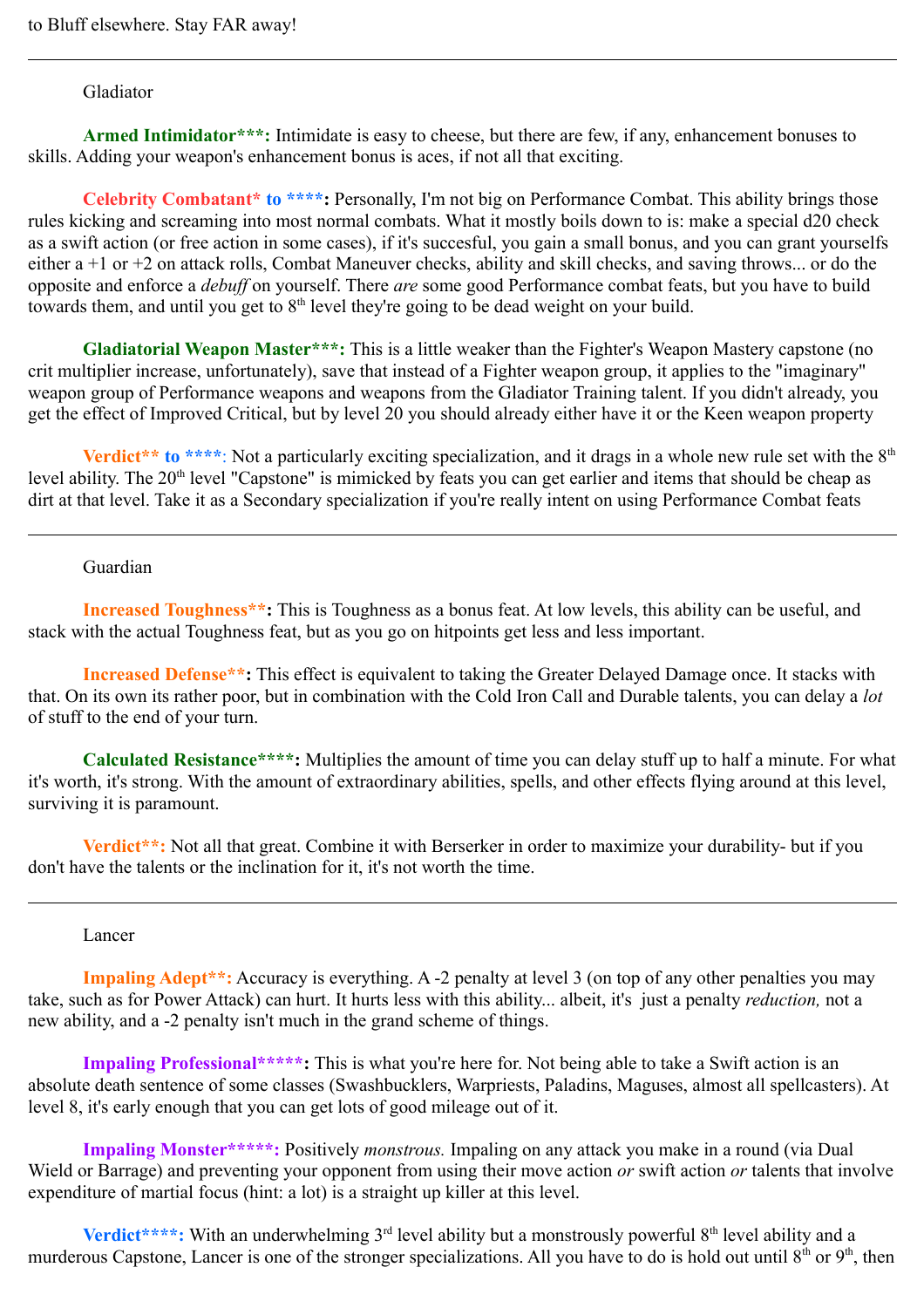# Open Hand

**Empty Hand\*\*\*:** For what it's worth, it's a very nice numerical bonus to your AC and your CMD, and it stacks with Unarmored Training.

**Empty Fist<sup>\*\*</sup>:** an ability that increases the die size of your Unarmed Strikes... up to a maximum of Large size. If you're larger, then you just get an extra few bits of bonus damage. No scaling for size categories past Large and a kind of small damage bonus. It *functions.* 

**Empty Soul\*\*\*:** Full stop. You gain a +7 circumstance bonus to one of your saving throws. Which you can change as a swift action (not an immediate). It can patch up a weak save you have at level 20 or turn you into a rock solid fortress, easily blowing past the Save DC of many abilities.

**Verdict<sup>\*\*</sup>:** Getting a handy AC and damage bonus is nice-especially in combination with other Unarmed/Unarmored spheres. But there isn't much *meat* here. You don't gain any new abilities, only numerical bonuses.

### Scoundrel

**Easy Mark\*\*\*\*:** Most times, you have to give up an attack to make a disarm or steal combat maneuver. This ability helps you keep your damage up, but it can be combined with some talents in order to make multiple steal and dirty trick attempts, each adding the bonus damage- which can be a fair amount, as it adds up.

**Brutal Trickster\*\*\*\*:** Aaaand there's this. Assuming the saving throw is  $(DC = 10 + 1/2 \text{ Construct } 1 +$ Practitioner modifier) as most other abilities are, then not only are your dirty tricks dealing damage and handing off other effects to the target, they're also *staggered,* meaning they have to choose between taking their Dirty Trick debuff off or moving away. Absolutely brutal.

**Master Thief\*\*:** Scoundrel sphere only natively has two talents calling for a saving throw (one is a legendary talent). Combined with Brutal Trickster, you will likely have only two abilities from Scoundrel that will benefit from this. But forcing enemies to reroll saves is something the Witch, Shaman, and Oracle have been doing since level 2. As a capstone, it's just underwhelming.

**Verdict\*\*\*\*:** Both of Scoundrel specialization's first two abilities are good: getting them one level later won't hurt you too much- it's a highly cost-effective pick for a Secondary specialization.

### Scout

**Analytical Gaze\*\*\*\*:** A godsend for Wisdom or Charisma-based Conscripts. Not needing to invest in Knowledge skills and simply being able to use Perception for everything consolidates your skillpoints- and you still gain the benefit of learning something new every time you use the ability! The +1 to AC and Reflex saves is icing on the cake.

**Stealth Surge\*\*\*:** For heaven's sake, this ability is ripe for abuse if you can get reliable, consistent crits or somehow manage to Vital Strike your way through things stealthily. It also gets around monsters having very high Perception bonuses- now you can sneak by them, and benefit from Scout sphere's abilities that enable you to hide during combat!

**Hidden Death\*:** Oof. The Slayer gets this ability at level 10, and for far cheaper investment. Pass.

**Verdict\*\*\*\*:** Scout Sphere starts off strong, then has major falloffs at level 20. Take it as a Primary so you can get that delicious Analytical Gaze earlier.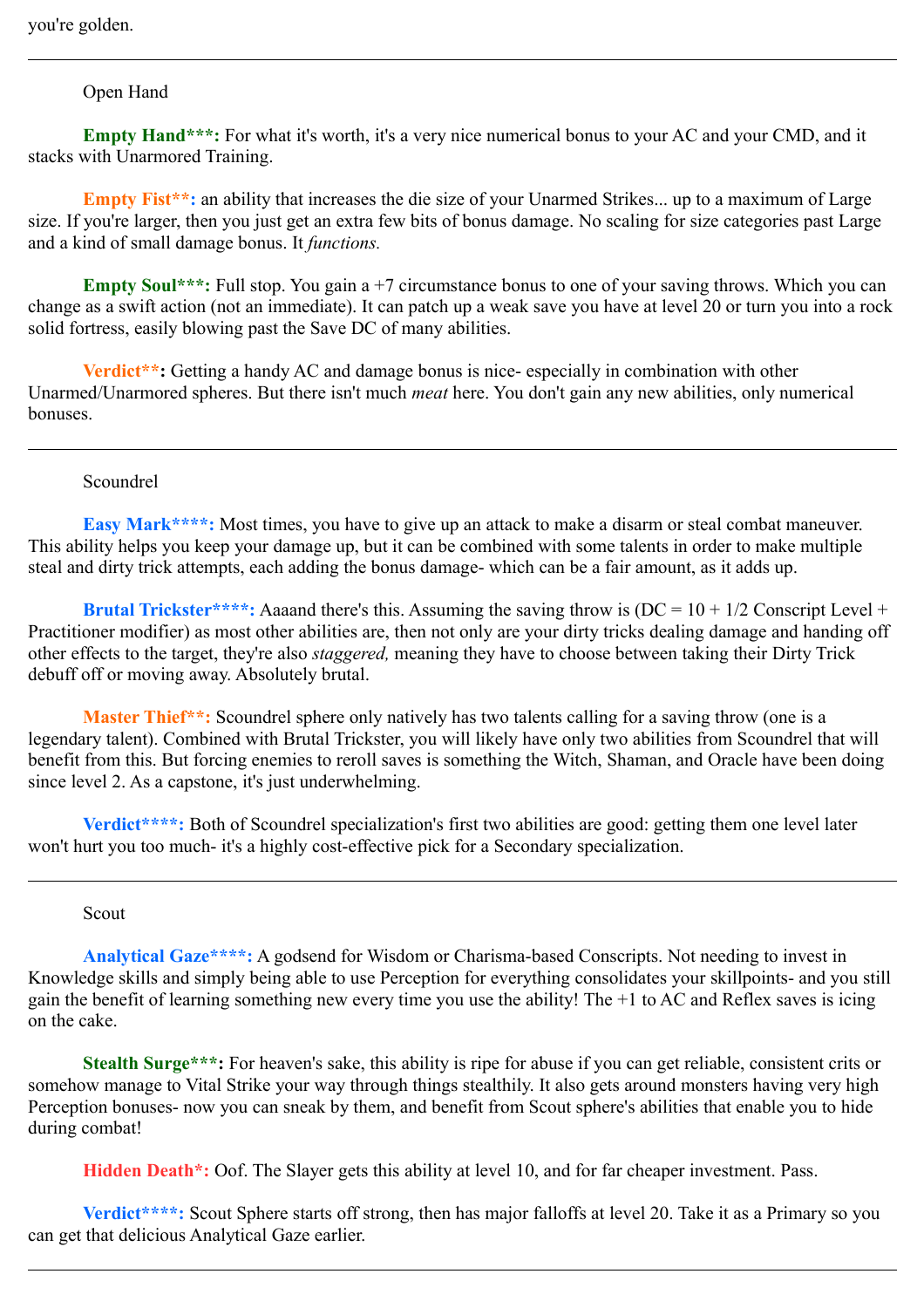### Shield

**Shielded Adept\*\*\*:** This ability has a couple functions. One, rejoice, all ye Dex-based shield users- you can TWF with your shield at the lesser -2 penalty! Second, rejoice again, ye Dex-based shield users- you can shield bash with Bucklers, too! And they deal fair damage too, being treated as heavy shields for damage.

**Shield Striker\*\*\*\*\*:** This saves you an attack of opportunity each round- which extends how much you can use Active Defense. Not just that- you add your shield bonus to your Reflex saves! If you're Strength-based and trudging around in heavy armor, Reflex saves aren't going to be your strong point- even the good Reflex save you get from Conscript can only go so far.

**Shielded Defender\*\*\*\*:** Your shield is now nigh-indestructible. And you are, too, because now you have Heavy Fortification for *free* at level 20.

**Verdict\*\*\*\*:** Become the shield hero. With strong 3<sup>rd</sup>/8<sup>th</sup> level abilities, you can comfortably take it on either a Strength-based character or a Dexterity-based one. Shield sphere itself is rock-solid when it comes to defense, as well.

Sniper

**Precision Shots\*\*:** 1/2 Base Attack Bonus to damage isn't that much, in the grand scheme of things, when someone using Sniper sphere is only going to be making one or two attacks in a round.

**Uncanny Accuracy\*:** Mathematically this ability doesn't check out. For an ability like Sneak Attack or Kinetic Blast, it's still not very good. Changing your rolls of 1 and 2 to 3 is an average increase of around .5 damage per die. When you're only getting maybe 1d6 from your bow then 1d6/4 points of BaB... It's not particularly great.

**Perfect Aim\*\*:** Ranged weapon attacks don't rely on weapon die damage, especially not at this level.

**Verdict\*:** Yeah no don't take Sniper sphere specialization. Just spend your feats and talents on ranged stuff that makes you better at killing things.

### Trap

**Surprising Activation\*\*\*:** Flat-footing an enemy without any save at this level can play nicely when you've got buddies that like getting off a sneak attack or two.

**Engineering Genius\*\*\*\*:** Doubling the area of your traps means you can absolutely cover the battlefield with traps before it even begins.

**Enduring Trapper\*\*:** By the time you get this ability, you should have pumped your Craft (Traps) bonus pretty high. Your durations for traps should be pretty long, enabling them to reset again and again. But... then enemies know where your traps *are,* meaning they gain a hefty bonus to AC and Reflex saves made against your traps.

# Warleader

**Born Leader\*\*\*\*\*:** The big issue with Teamwork feats is taking them with your limited selection of feats, and having your *allies* willing to take them. This alleviates both of them, as you're refunded a good portion of the bonus feats you spend as Teamwork feats, and your allies can benefit from them too, if you're already buffing them with Warleader sphere!

**Triumphant Stand\*\*:** It's fair to say that you never want to be dropped to 0 HP in Pathfinder. It's also fair to say that any ability that activates when you hit 0 HP is one you're gambling on. Triumphant Stand is one you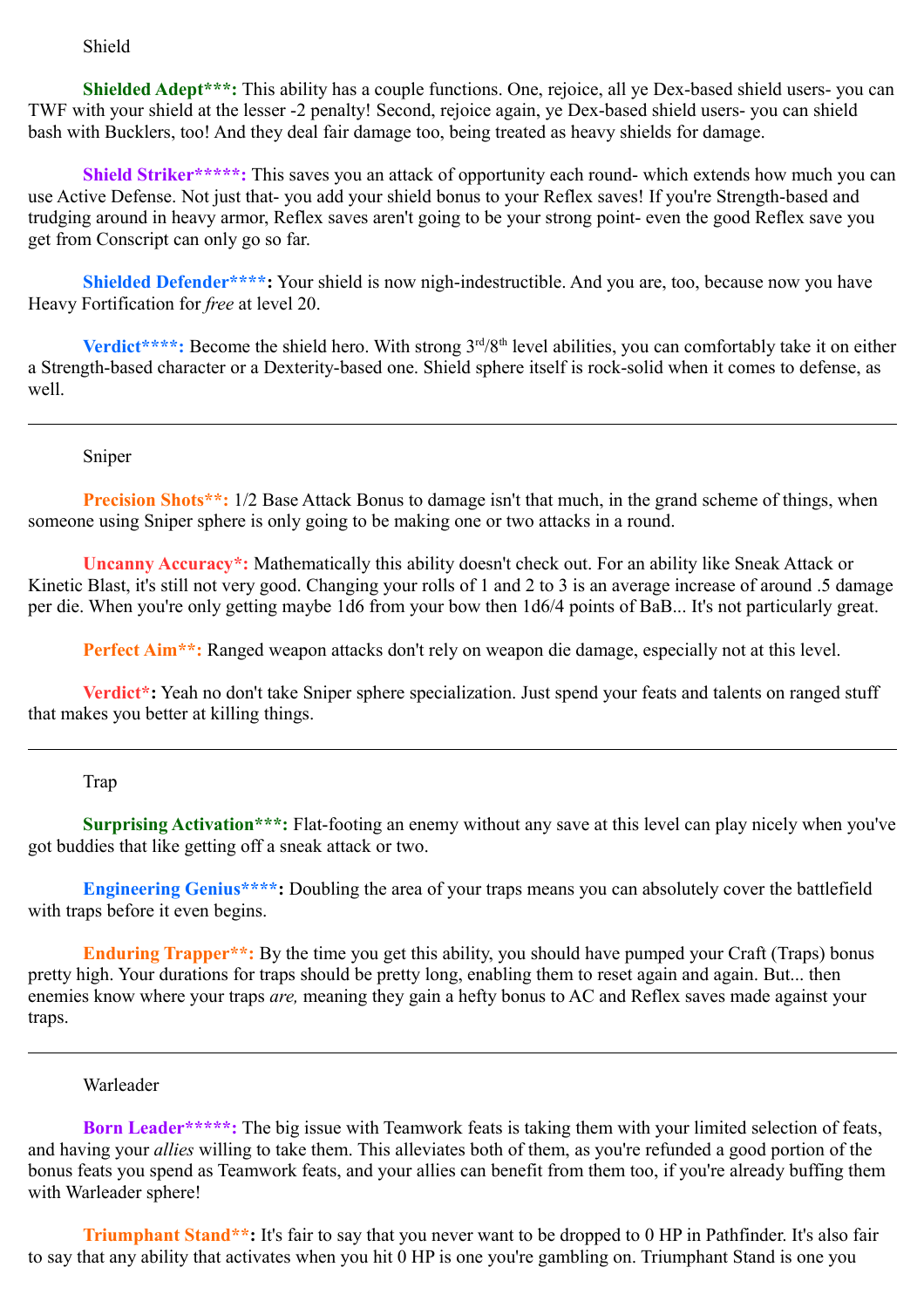don't wanna bet on, as Initiative and your allies' other abilities may play into whether you max out the AC bonus or whether you get nothing. If you're high in iniative and you proc Triumphant Stand at the start of the round, you can bet on your allies spending their immediates keeping you from biting it. But the later you act, the less likely this ability is to work- as your allies will have already used their Immediate actions on many of the other abilities that Spheres of Might has. It can save your ass in a pinch, but don't rely on it.

**Concerted Finish\*\*:** This one has one too many conditions that I'm not comfortable with. It relies on your allies having their immediate actions free, and once again, it works better the higher up you are on the Initiative totem pole. If your allies haven't acted yet, this can be a great force multiplier. If they already have, and they've eaten up their immediate actions? You're not getting *any* mileage out of it. That is, if you're able to get allies to threaten enemies reliably, and if you don't already kill your target with the critical hit.

**Verdict\*\*\*:** Despite Born Leader being top tier, it can't make up for the 8<sup>th</sup> and 20<sup>th</sup> level abilities. Take it perhaps as a Primary ability to get your teamwork feats in early, then focus on another sphere.

# Wrestling

**Mobile Grappler\*\*\*:** 5 feet of free movement every round. Being able to move, albeit at a sluggish pace, while grappling? It's fairly good.

**Bear Hug\*\*:** Fatiguing a grappled opponent isn't really that impressive, especially at 8<sup>th</sup> level. As a ribbon effect on top of whatever other stuff you're doing to a grappled enemy. Exhausting at  $16<sup>th</sup>$  also isn't as impressive.

**Fatal Clutch\*\*\*:** Absolutely brutal. 1/4<sup>th</sup> level in HP is a killer. Combine it with dealing damage with a light or one-handed weapon and you can evaporate an enemy's hitpoints. This one does rely on actually *grappling*  someone at level 20, though, where Freedom of Movement and high CMD are king.

**Verdict\*\*:** Grappling is already an iffy proposition. Nothing Wrestling specialization adds really makes it

# **Mimicking Other Classes via Conscript Specializations**

You may have noticed that some conscript specializations rip class features near-directly from other classes, tacking them onto the rock-solid chassis of the Conscript. By spending all 5 of your Conscript specialization points, you lose all ten of your bonus feats, but you can serviceably mimic another class. The following are the most notable class features you can pick up.

How does replicating a class compare to just taking the Sphere conversion archetype for that same class? Conscript will almost always have a surplus of talents, at least 25 from leveling up even if you trade away all your bonus feats and the bonus talents you gain via Combat specializations. The Conscript has a rock-solid chassis of Full BaB + Good Fortitude/Reflex saves, 4+INT skillpoints, and a decent skill list. As well, you can mix and match class features to make a martial character that fits your playstyle.

The sphere conversion archetype for a class may not have as solid a chassis, or even have as many talents, but they may have more skillpoints, a class feature you CAN'T get from a Combat specialization, or compatibility with an archetype that grants additional features.

### **Iron Caster Fighter**(\*\*\*\*\*):

# **Armor Training + Conscript Weapon Training + Martial Flexibility 5-points**

A combination for those interested in playing the classic Fighter type. Armor and Weapon Training grant access to the Advanced Weapon and Armor Training options released in the Armor/Weapon Master Handbooks. Martial Flexibility lets you pick up those options on the fly. Also, Martial Flexibility lets you snag Combat Talents on the fly! It's pretty dang good.

**Classic Fighter(\*\*\*) Armor Training + Conscript Weapon Training 3-points**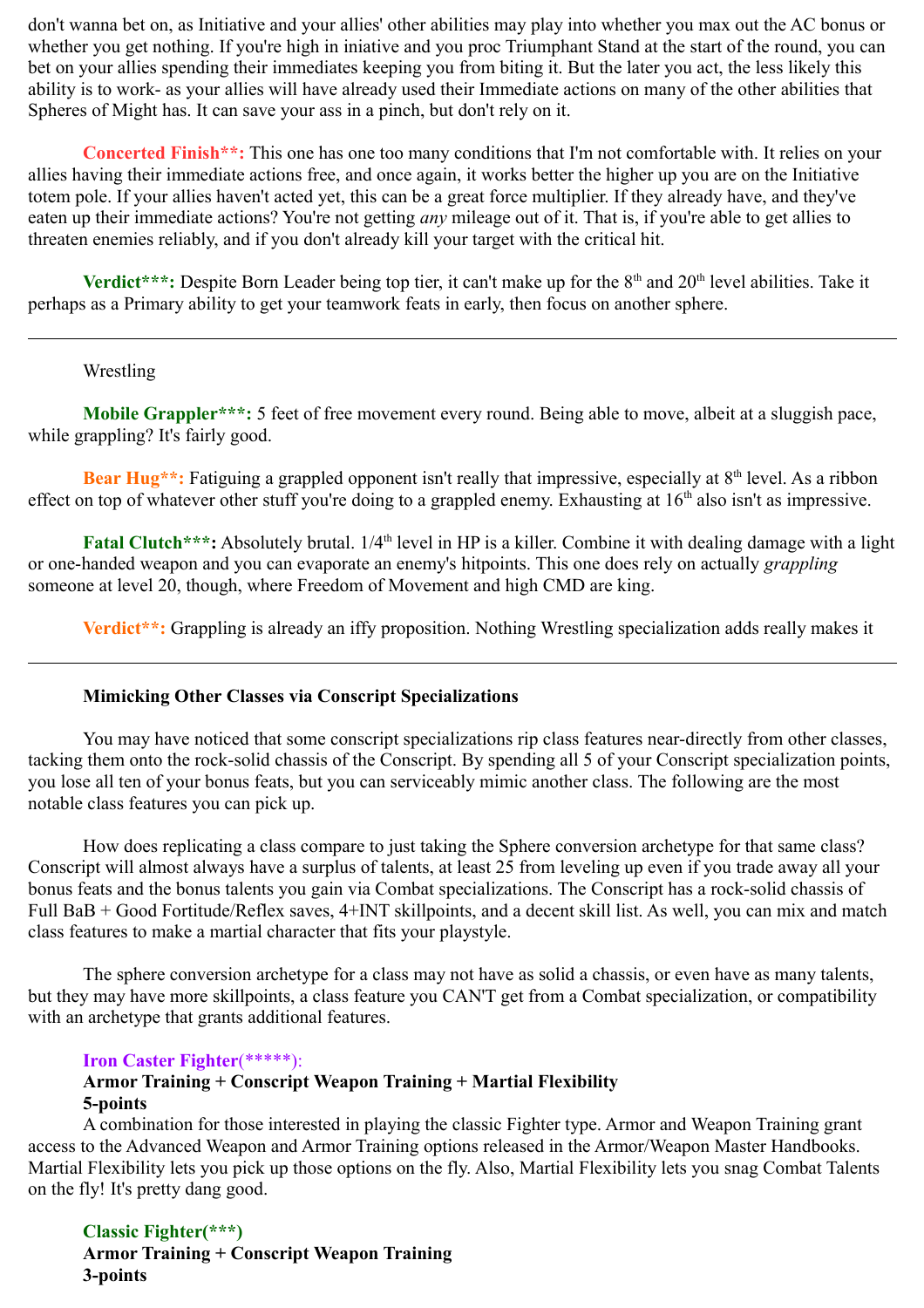If you're just interested in playing a Classic Fighter type, this retains a fair chunk of your bonus feats, while leaving it open for any other 2-point option you may want to take.

# **Brawler(\*\*\*\*):**

# **Conscript Weapon Training + Martial Flexibility + Maneuver Training 5-points**

If you want to play a knock-off Brawler, here's your ticket. With Maneuver Training and SoM's prioritizing Combat Maneuvers, this may be a fairly good option. Ask your GM

# **Cavalier 1(\*\*)**

### **Banner + Mount + Gear Training + Coordinated Combatant 5-points**

Not really much here to play with. You don't get a Tactician-like ability, the Mount you get can be gotten more easily just by spending feats and talents for a Beastmastery animal companion, and the Banner has small but situational bonuses. However, it's fairly close to the default Cavalier... if that's what you're really interested in. Gear Training exists to grant you a hefty amount of proficiencies, enabling you to select a Martial Tradition that fits with your idea.

# **Cavalier 2(\*\*\*)**

# **Coordinated Combatant + Sphere Specialization 1 (Warleader), Sphere Specialization 2**

**(Beastmastery)**

# **5-points**

# **Bonus Talents gained at**  $1<sup>st</sup>$ **,**  $5<sup>th</sup>$ **,**  $9<sup>th</sup>$ **,**  $13<sup>th</sup>$ **, and**  $17<sup>th</sup>$  **level**

Ostensibly superior to the above option. Coordinated Combatant grants you a pair of teamwork feats you can swap out after 8 hours of rest, while Sphere Specialization for Warleader grants you teamwork feats hand-over-fist. Warleader can handle any Tactician-style needs (as Warleader Specialization lets you share teamwork feats with allies under the effects of your tactics and shouts) while Beastmastery sphere nets you a handy-dandy mount. Just spend the rest of your talents on Guardian Sphere Challenge abilities and you're well on your way to becoming a top tier Cavalier imitator

# **Samurai(\*\*\*)**

# **Sphere Specialization 1 (Beastmastery), Sphere Specialization 2 (Guardian), Resolve 4-points**

# **Bonus Talents gained at**  $1^{st}$ **,**  $5^{th}$ **,**  $9^{th}$ **,**  $13^{th}$ **, and**  $17^{th}$  **level.**

Samurai is a bit harder to imitate than Cavalier, but you can make do. Beastmastery sphere to gain a companion with extra benefits, Guardian sphere and Resolve to get the Samurai's trademark toughness.

# **Ranger(\*\*)**

# **Evasion + Favored Enemy + Favored Terrain 4-points**

Again, you're mimicking highly situational class features. This time, you're mimicking the Ranger. Evasion helps your defenses, Favored Enemy assists your damage and accuracy if you know what you're fighting, Favored Terrain helps your skills. However, without the best class feature of the Ranger, *Instant Enemy,* Favored Enemy falls flat.

# **Unchained Rogue(\*\*\*)**

### **Finesse Training + Sneak Attack 4-points**

Rogue is slightly better off than Ranger, in that the features granted by this specialization are far more universally applicable to more situations. Finesse Training makes you more focused on DEX and your Practitioner modifier, sneak attack helps fix some of your damage.

# **Slayer(\*\*\*)**

# **Studied Target + Sneak Attack 4-points**

You don't get slayer talents, but you get the main features of the Slayer- that being Studied Target as an accuracy and DC boost and Sneak Attack as a handy damage boost.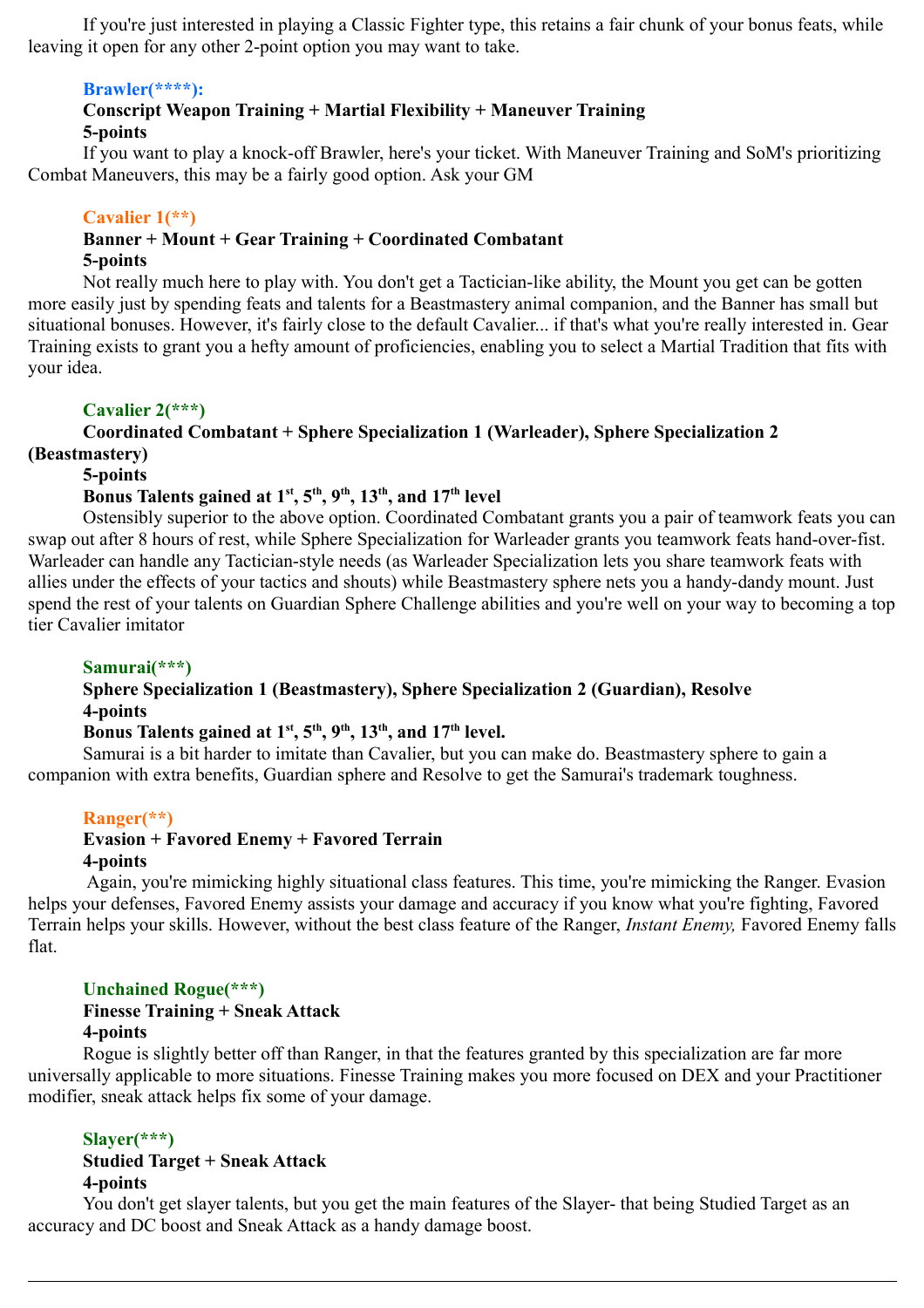### **Races**

Only races granted Favored Class Bonuses in the Spheres of Might book (and a handful of other choice picks) will be covered here. Almost any race can be a good Conscript, because of their extreme versatility and the fact they can be INT-based, WIS-based, or CHA-based, your choice.

**Dwarf\*\*\*\*:** Don't mind me, just going to have +2 to CON and WIS, +2 on all saves vs Spell-Like Abilities, and a bevy of proficiencies with a number of exotic weapons.

**Elf\*\*\*:** Elves make good wizards, but they have a number of ARTs that make them more competent martial characters. Free proficiency in a fair number of weapons that cover a number of situations (reach, ranged, melee), a bonus to Perception, and Low-Light vision makes elves competent.

**Gnome\*\*:** Full disclosure, Gnomes are not my favorite race. Take the Spheres of Might-provided ART that replaces your normal gnome proficiencies with the Gnome Heritage Discipline talent and then try and salvage what's left.

**Halfling\*\*\*:** Take the Spheres of Might trait that grants you extra proficiencies. You're slightly better off than the Gnome, as you have a +DEX bonus and a fair save bonus, but you're small-sized.

**Half-Elf\*\*\*\*:** An always-solid pick, take Ancestral Arms and pick some good Ex

**Half-Orc\*\*\*\*:** Great proficiencies (no natural proficiency with a reach weapon, but they ARE proficient with the Orc Hornbow!) and the ability to take the Human FCB, which is the best FCB for the Conscript by far.

**Human\*\*\*\*\*:** Bonus feat, bonus skillpoints, bonus combat talents, and a variable +2 to any one score. Humans make good Conscripts.

**Aasimar\*\*\*** to **\*\*\*\*\*:** Aasimar have a number of variants. None of them have a penalty to a stat (very good), all of them have some manner of spell-like ability, and they're all generally *very competent* as Conscripts. Take the Pass for Human trait so you can get the Human FCB, then pick whatever variant you want. +DEX Aasimar are better for ranged and finesse builds, while Agathion and Angel-blooded aasimar have a bit more durability and more damage. The only oddball is Peri-blooded and "default" Aasimar, as they have no physical stat bonus. Periblooded make better Scholars, anyway.

**Dhampir\*\*\*:** Play either a standard Dhampir, a Jiang-Shi-born (one of only two races that has +STR and +INT!) or a Vetala-born (for +DEX and +INT). If you take Wrestling sphere, swap your SLA for the Fangs ART to deal even more damage.

Goblin<sup>\*\*\*</sup>: I personally hate Pathfinder's goblins, but what they do have is... good.

**Hobgoblin\*\*\*:** Hobgoblins don't have much to their name, but what they do have is fairly potent. They're great users of Scout sphere (+DEX, +4 to Stealth from the Stealthy ability), and the bonus to Constitution means they're durable too. They can trade the bonus to Stealth for a bonus to Intimidate if you're gunning for Gladiator sphere, while if you take Unfit, you can even skimp on a discipline talent from your Martial Tradition. The icing on the cake is Darkvision.

**Orc<sup>\*</sup>:** In no configuration is the Orc a good Conscript. With Light Sensitivity and a -2 penalty to all Mental ability scores, you end up lagging behind other Conscripts, unless what you *really* enjoy doing is smashing faces hard with a falchion.

**Tiefling\*\*\* to \*\*\*\*\*:** Like Aasimar, Tieflings have a number of variants that get different ability score bonuses. Pick any heritage that grants a bonus to Strength or Dexterity, then go to town with the mental stat they give a bonus to. The FCB is also nearly as good as that of the Human FCB- +1/2 bonus to any three conscript class skills? Pick the spheres that rely on skill checks (Fencing, Scout, Traps, or Alchemy come to mind!) and laugh because you've got a rare bonus type that scales really well!

**Skinwalkers\*\*\*** to \*\*\*\*\*: Skinwalkers have a fairly wide variety of ability scores to go on, and the Change Shape ability can grant some *very* nice abilities. Wolf Skinwalkers can get a +2 bonus to all saving throws, Tigers get *see in darkness,* Sharks can breathe underwater, Crocodiles can snag Ferocity, Bears are bears, and they're rad, and Bats can get access to a tiny Bat form and a Fly speed with the investment of a pair of feats.

#### **Feats and Magic Items**

 Because of just how *variable* a Conscript can be, going through every list of feats and every magic item is going to be an abject nightmare. I'm only going to list a few of the more notable feat chains here that function particularly well in Spheres of Might. Also, remember: if you gain a class feature like Weapon Training from a Combat Specialization, **you count as having that class feature.** Ergo, if you have Weapon Training, you benefit